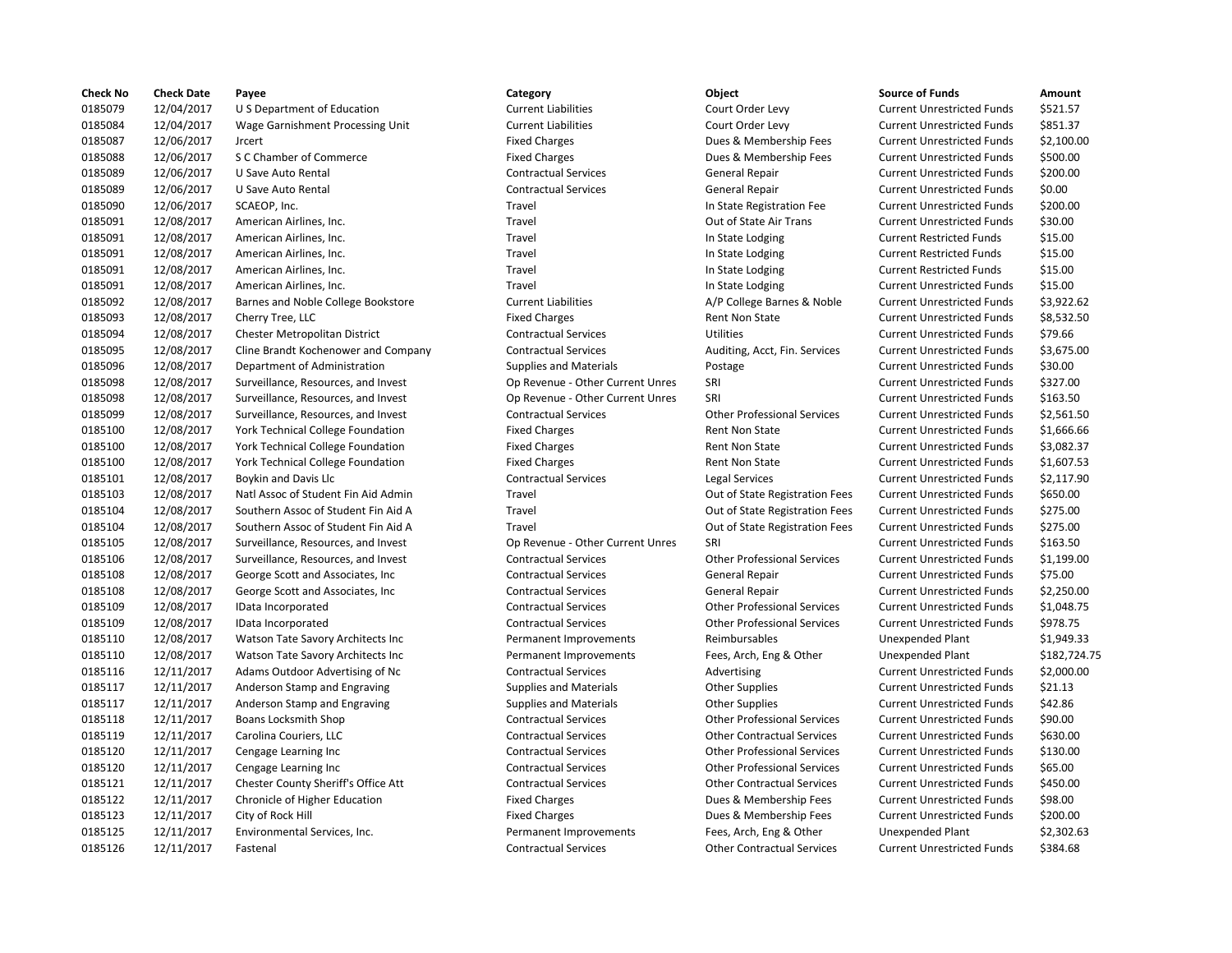| <b>Check No</b> | <b>Check Date</b> | Payee                                         | Category                      | Object                               | <b>Source of Funds</b>            | Amount     |
|-----------------|-------------------|-----------------------------------------------|-------------------------------|--------------------------------------|-----------------------------------|------------|
| 0185127         | 12/11/2017        | Jacksons Kitchen Inc.                         | <b>Supplies and Materials</b> | <b>Food Supplies</b>                 | <b>Current Unrestricted Funds</b> | \$503.68   |
| 0185127         | 12/11/2017        | Jacksons Kitchen Inc.                         | <b>Supplies and Materials</b> | <b>Food Supplies</b>                 | <b>Current Unrestricted Funds</b> | \$486.40   |
| 0185127         | 12/11/2017        | Jacksons Kitchen Inc.                         | <b>Supplies and Materials</b> | <b>Food Supplies</b>                 | <b>Current Unrestricted Funds</b> | \$518.08   |
| 0185127         | 12/11/2017        | Jacksons Kitchen Inc.                         | <b>Supplies and Materials</b> | <b>Food Supplies</b>                 | <b>Current Unrestricted Funds</b> | \$479.42   |
| 0185127         | 12/11/2017        | Jacksons Kitchen Inc.                         | Supplies and Materials        | <b>Food Supplies</b>                 | <b>Current Unrestricted Funds</b> | \$465.92   |
| 0185128         | 12/11/2017        | <b>Riverview Medical Clinic</b>               | <b>Contractual Services</b>   | <b>Other Professional Services</b>   | <b>Current Unrestricted Funds</b> | \$40.00    |
| 0185129         | 12/11/2017        | Sysco Food Services of Charlotte LI           | <b>Supplies and Materials</b> | <b>Food Supplies</b>                 | <b>Current Unrestricted Funds</b> | \$1,660.27 |
| 0185129         | 12/11/2017        | Sysco Food Services of Charlotte Ll           | <b>Supplies and Materials</b> | <b>Food Supplies</b>                 | <b>Current Unrestricted Funds</b> | \$1,291.75 |
| 0185129         | 12/11/2017        | Sysco Food Services of Charlotte Ll           | <b>Supplies and Materials</b> | <b>Food Supplies</b>                 | <b>Current Unrestricted Funds</b> | \$1,534.15 |
| 0185129         | 12/11/2017        | Sysco Food Services of Charlotte Ll           | <b>Supplies and Materials</b> | <b>Food Supplies</b>                 | <b>Current Unrestricted Funds</b> | \$113.03   |
| 0185129         | 12/11/2017        | Sysco Food Services of Charlotte Ll           | <b>Supplies and Materials</b> | <b>Food Supplies</b>                 | <b>Current Unrestricted Funds</b> | \$57.06    |
| 0185129         | 12/11/2017        | Sysco Food Services of Charlotte Ll           | <b>Supplies and Materials</b> |                                      | <b>Current Unrestricted Funds</b> | \$1,846.12 |
|                 |                   |                                               |                               | <b>Food Supplies</b>                 |                                   |            |
| 0185131         | 12/11/2017        | Insurance Reserve Fund                        | <b>Current Assets</b>         | <b>Prepaid Expenses</b>              | <b>Current Unrestricted Funds</b> | \$4,090.12 |
| 0185132         | 12/11/2017        | Merus Refreshment Services Inc                | <b>Supplies and Materials</b> | <b>Food Supplies</b>                 | <b>Current Unrestricted Funds</b> | \$104.64   |
| 0185137         | 12/14/2017        | <b>Business Card</b>                          | Travel                        | In State Lodging                     | <b>Current Unrestricted Funds</b> | \$403.80   |
| 0185137         | 12/14/2017        | <b>Business Card</b>                          | <b>Contractual Services</b>   | <b>Education &amp; Training Serv</b> | <b>Current Unrestricted Funds</b> | \$25.46    |
| 0185137         | 12/14/2017        | <b>Business Card</b>                          | Travel                        | Out of State Air Trans               | <b>Current Unrestricted Funds</b> | \$50.00    |
| 0185137         | 12/14/2017        | <b>Business Card</b>                          | Travel                        | Out of State Lodging                 | <b>Current Unrestricted Funds</b> | \$1,271.03 |
| 0185137         | 12/14/2017        | <b>Business Card</b>                          | Travel                        | Out of State Other Trans             | <b>Current Unrestricted Funds</b> | \$60.74    |
| 0185137         | 12/14/2017        | <b>Business Card</b>                          | Travel                        | Out of State Registration Fees       | <b>Current Unrestricted Funds</b> | \$1,595.00 |
| 0185138         | 12/14/2017        | Mid-Carolina Ahec, Inc.                       | <b>Fixed Charges</b>          | Dues & Membership Fees               | <b>Current Unrestricted Funds</b> | \$30.00    |
| 0185139         | 12/14/2017        | National Strength and Conditioning            | <b>Fixed Charges</b>          | Dues & Membership Fees               | <b>Current Unrestricted Funds</b> | \$75.00    |
| 0185140         | 12/14/2017        | Natl Assoc for Community College En           | <b>Fixed Charges</b>          | Dues & Membership Fees               | <b>Current Unrestricted Funds</b> | \$900.00   |
| 0185141         | 12/14/2017        | Rock Hill Economic Development Corp           | <b>Fixed Charges</b>          | Dues & Membership Fees               | <b>Current Unrestricted Funds</b> | \$500.00   |
| 0185142         | 12/14/2017        | <b>Isaac Thurman</b>                          | <b>Contractual Services</b>   | <b>Other Professional Services</b>   | <b>Current Unrestricted Funds</b> | \$350.00   |
| 0185148         | 12/15/2017        | American Airlines, Inc.                       | Travel                        | Out of State Air Trans               | <b>Current Unrestricted Funds</b> | \$200.00   |
| 0185148         | 12/15/2017        | American Airlines, Inc.                       | Travel                        | In State Lodging                     | <b>Current Unrestricted Funds</b> | \$15.00    |
| 0185148         | 12/15/2017        | American Airlines, Inc.                       | Travel                        | Out of State Lodging                 | <b>Current Unrestricted Funds</b> | \$15.00    |
| 0185148         | 12/15/2017        | American Airlines, Inc.                       | Travel                        | Out of State Air Trans               | <b>Current Unrestricted Funds</b> | \$526.91   |
| 0185148         | 12/15/2017        | American Airlines, Inc.                       | Travel                        | Out of State Air Trans               | <b>Current Unrestricted Funds</b> | \$389.40   |
| 0185148         | 12/15/2017        | American Airlines, Inc.                       | Travel                        | Out of State Air Trans               | <b>Current Unrestricted Funds</b> | \$389.40   |
| 0185148         | 12/15/2017        | American Airlines, Inc.                       | Travel                        | Out of State Air Trans               | <b>Current Unrestricted Funds</b> | \$526.91   |
| 0185148         | 12/15/2017        | American Airlines, Inc.                       | Travel                        | Out of State Air Trans               | <b>Current Unrestricted Funds</b> | \$389.40   |
| 0185148         | 12/15/2017        | American Airlines, Inc.                       | Travel                        | Out of State Air Trans               | <b>Current Unrestricted Funds</b> | \$406.60   |
| 0185148         | 12/15/2017        | American Airlines, Inc.                       | Travel                        | Out of State Air Trans               | <b>Current Unrestricted Funds</b> | \$526.91   |
| 0185148         | 12/15/2017        | American Airlines, Inc.                       | Travel                        | Out of State Air Trans               | <b>Current Unrestricted Funds</b> | \$643.89   |
| 0185148         | 12/15/2017        | American Airlines, Inc.                       | Travel                        | Out of State Air Trans               | <b>Current Unrestricted Funds</b> | \$526.91   |
| 0185148         | 12/15/2017        | American Airlines, Inc.                       | Travel                        | Out of State Air Trans               | <b>Current Unrestricted Funds</b> | \$528.90   |
| 0185148         |                   | American Airlines, Inc.                       | Travel                        | Out of State Air Trans               | <b>Current Unrestricted Funds</b> | \$389.40   |
| 0185148         | 12/15/2017        |                                               | Travel                        | Out of State Air Trans               |                                   | \$483.10   |
|                 | 12/15/2017        | American Airlines, Inc.                       |                               |                                      | <b>Current Unrestricted Funds</b> |            |
| 0185150         | 12/15/2017        | Surveillance, Resources, and Invest           | <b>Contractual Services</b>   | <b>Other Professional Services</b>   | <b>Current Unrestricted Funds</b> | \$327.00   |
| 0185151         | 12/18/2017        | Eloquent Creations Cateringý& Design Services | <b>Current Assets</b>         | <b>Prepaid Expenses</b>              | <b>Current Unrestricted Funds</b> | \$7,406.00 |
| 0185152         | 12/18/2017        | Dante Lewis                                   | <b>Current Assets</b>         | <b>Prepaid Expenses</b>              | <b>Current Unrestricted Funds</b> | \$300.00   |
| 0185153         | 12/18/2017        | <b>VRAG INC.</b>                              | <b>Current Assets</b>         | <b>Prepaid Expenses</b>              | <b>Current Unrestricted Funds</b> | \$212.38   |
| 0185154         | 12/18/2017        | <b>Bank of America</b>                        | <b>Current Liabilities</b>    | A/P Bank of America                  | <b>Current Unrestricted Funds</b> | \$156,314  |
| 0185155         | 12/19/2017        | Act                                           | <b>Supplies and Materials</b> | <b>Testing Supplies</b>              | <b>Current Unrestricted Funds</b> | \$640.50   |
| 0185156         | 12/19/2017        | Atlanta Dental Supply                         | <b>Contractual Services</b>   | <b>General Repair</b>                | <b>Current Unrestricted Funds</b> | \$299.16   |

# Supplies and Materials **Food Supplies** Food Supplies Current Unrestricted Funds \$503.68 Supplies and Materials **Food Supplies** Food Supplies Current Unrestricted Funds \$486.40 0185127 12/11/2017 Jacksons Kitchen Inc. Supplies and Materials Food Supplies Current Unrestricted Funds \$518.08 0185127 12/11/2017 Jacksons Kitchen Inc. Supplies and Materials Food Supplies Current Unrestricted Funds \$479.42 0185127 12/11/2017 Jacksons Kitchen Inc. Supplies and Materials Food Supplies Current Unrestricted Funds \$465.92 0185128 12/11/2017 Riverview Medical Clinic Contractual Services Other Professional Services Current Unrestricted Funds \$40.00 Supplies and Materials **Supplies of Charlotte Lines** Current Unrestricted Funds 51,660.27 0185129 12/11/2017 Sysco Food Services of Charlotte Ll Supplies and Materials Food Supplies Current Unrestricted Funds \$1,291.75 0185129 12/11/2017 Sysco Food Services of Charlotte Ll Supplies and Materials Food Supplies Current Unrestricted Funds \$1,534.15 0185129 12/11/2017 Sysco Food Services of Charlotte Ll Supplies and Materials Food Supplies Current Unrestricted Funds \$113.03 0185129 12/11/2017 Sysco Food Services of Charlotte Ll Supplies and Materials Food Supplies Current Unrestricted Funds \$57.06 Ourrent Assets The Reserve Prepaid Expenses Current Unrestricted Funds \$4,090.12 0185132 12/11/2017 Merus Refreshment Services Inc Supplies and Materials Food Supplies Current Unrestricted Funds \$104.64 Travel **12018 12/14/2017 In State Lodging Current Unrestricted Funds** 5403.80 0185137 12/14/2017 Business Card Contractual Services Education & Training Serv Current Unrestricted Funds \$25.46 Travel **1208 12018 12/14/2017 12/14/2017 Business Contract Current Unrestricted Funds 550.00** Travel **1208 1201** 1201 12018 Out of State Lodging Current Unrestricted Funds 51,271.03 Travel **1208 12018 12/14/2017 12/14/2017 Business Contract Current Unrestricted Funds** 560.74 0185137 12/14/2017 Business Card Travel Out of State Registration Fees Current Unrestricted Funds \$1,595.00 Fixed Charges **12012 1212 12013 12013 12023 1203** 1204 1204 1205 1206 1207 1208 1208 1209 1208 1209 1208 1209 120 Fixed Charges **12012 12/130 12/14/2017** Dues & Membership Fees Current Unrestricted Funds \$75.00 Fixed Charges The Community College Engine Community Community Community Contract Funds 5900.00 Fixed Charges The Corp Current Corp Fixed Current Unrestricted Funds \$500.00 0185142 12/14/2017 Isaac Thurman Contractual Services Other Professional Services Current Unrestricted Funds \$350.00 Travel **12018 12/15/2018 12/15/2018 12/15/2018 12/15/2018 12/15/2018 12/16/2018 12/16/2018 12/16/2018 12/16/20** Travel **12018 12/15/2017 12/15/2018 12/15/2018** In State Lodging Current Unrestricted Funds \$15.00 Travel **12018 12/15/2017 Current Unrestricted Funds** 515.00 Travel **12018 12/15/2018 12/15/2018 12/15/2018 12/15/2018 12/15/2018 12/15/2018 12/15/2018 12/16/2018 12/16/20** Travel **12018 12/15/2017 12/15/2018 12/15/2018 12/15/2018 12/15/2018 12/15/2018 12/15/2018 12/16/2018 12/16/20** Travel **1208 12014 12014 12014 12014 12014 12034 1204** 1204 1304 1304 1305 1306 1307 1308 1308 1308 1308 1308 130 Travel **12018 12/15/2017 12/15/2018 12/15/2018** Out of State Air Trans Current Unrestricted Funds \$406.60 Travel **1208 12014 12014 12014 12014 12014 12034 12034 12034 12034 12034 12034 12034 12034 1204** 1204 1205 1204 1 Travel **12018 12/15/2017 12/15/2018 12/15/2018** Out of State Air Trans Current Unrestricted Funds \$643.89 Travel **12018 12/15/2017 12/15/2018 12/15/2018** Out of State Air Trans Current Unrestricted Funds \$528.90 Travel **12018 12/15/2017 12/15/2018 12/15/2018 12/15/2018 12/15/2018 12/15/2018 12/15/2018 12/16/2018 12/16/20** Travel **12014 12014 12014 12014 12014 12014 12014 12014 12014 12014 12014 12014 12014 12014 12014 12014 12014 12014 12014 12014 12014 12014 12014 12014 12014 12014 12014 12014 12014 12014 12014 12014 12014 12014 12014 1201** 0185150 12/15/2017 Surveillance, Resources, and Invest Contractual Services Other Professional Services Current Unrestricted Funds \$327.00 0185151 12/18/2017 Eloquent Creations Cateringý& Design Services Current Assets Prepaid Expenses Current Unrestricted Funds \$7,406.00 0185152 12/18/2017 Dante Lewis Current Assets Prepaid Expenses Current Unrestricted Funds \$300.00 Current Assets **12.2017 Current Assets** Prepaid Expenses Current Unrestricted Funds \$212.38 0185154 12/18/2017 Bank of America Current Liabilities A/P Bank of America Current Unrestricted Funds \$156,314.78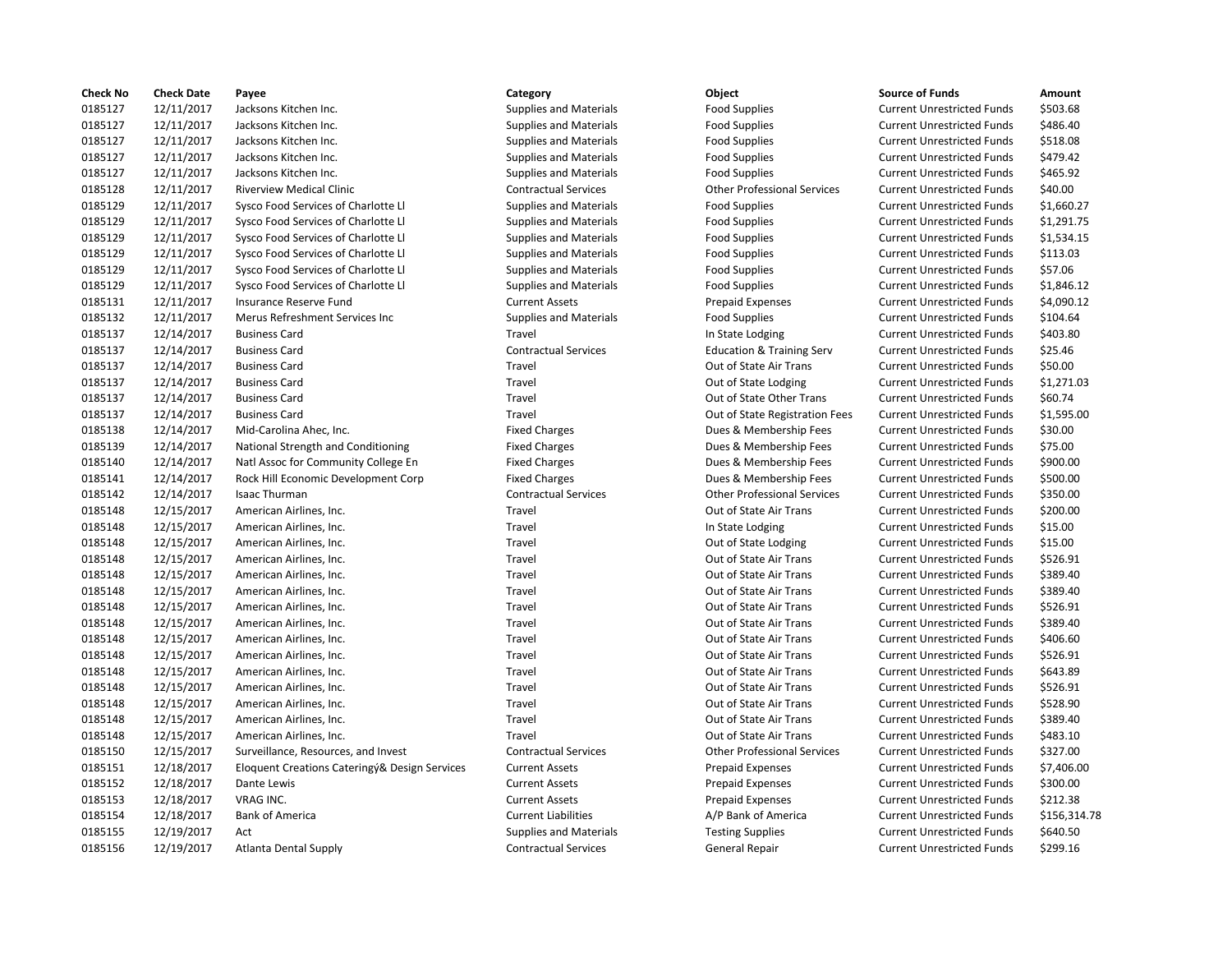| <b>Check No</b> | <b>Check Date</b> | Payee                               | Category                      | Object                             | <b>Source of Funds</b>            | Amount      |
|-----------------|-------------------|-------------------------------------|-------------------------------|------------------------------------|-----------------------------------|-------------|
| 0185157         | 12/19/2017        | <b>Bridge Interpreting Service</b>  | <b>Contractual Services</b>   | <b>Other Professional Services</b> | <b>Current Unrestricted Funds</b> | \$4,260.00  |
| 0185158         | 12/19/2017        | Carolina Elevator Service Inc       | <b>Contractual Services</b>   | <b>Other Contractual Services</b>  | <b>Current Unrestricted Funds</b> | \$395.00    |
| 0185159         | 12/19/2017        | <b>Carolina Golf Cars</b>           | Equipment                     | <b>Other Equipment</b>             | <b>County Projects</b>            | \$14,332.08 |
| 0185160         | 12/19/2017        | Charlotte Paint Company Inc         | <b>Contractual Services</b>   | <b>Other Professional Services</b> | <b>Current Unrestricted Funds</b> | \$1,479.00  |
| 0185160         | 12/19/2017        | Charlotte Paint Company Inc         | <b>Contractual Services</b>   | <b>Other Professional Services</b> | <b>Current Unrestricted Funds</b> | \$4,205.00  |
| 0185161         | 12/19/2017        | Chef's Catering                     | <b>Supplies and Materials</b> | <b>Food Supplies</b>               | <b>Current Unrestricted Funds</b> | \$1,110.40  |
| 0185161         | 12/19/2017        | Chef's Catering                     | <b>Supplies and Materials</b> | <b>Food Supplies</b>               | <b>Current Unrestricted Funds</b> | \$3,580.71  |
| 0185162         | 12/19/2017        | Chester County Sheriff's Office Att | <b>Contractual Services</b>   | <b>Other Contractual Services</b>  | <b>Current Unrestricted Funds</b> | \$362.50    |
| 0185162         | 12/19/2017        | Chester County Sheriff's Office Att | <b>Contractual Services</b>   | <b>Other Contractual Services</b>  | <b>Current Unrestricted Funds</b> | \$356.25    |
| 0185163         | 12/19/2017        | Daikin Applied Americas, Inc        | <b>Contractual Services</b>   | <b>Other Contractual Services</b>  | <b>Current Unrestricted Funds</b> | \$1,240.00  |
| 0185164         | 12/19/2017        | Dawa Inc                            | Permanent Improvements        | Other Permanent Imp                | <b>Unexpended Plant</b>           | \$42,825.88 |
| 0185164         | 12/19/2017        | Dawa Inc                            | Permanent Improvements        | Other Permanent Imp                | Unexpended Plant                  | \$2,660.00  |
| 0185165         | 12/19/2017        | <b>Ebsco Subscription Services</b>  | Equipment                     | Library Books, Maps & Film         | <b>Current Unrestricted Funds</b> | \$24,397.10 |
| 0185166         | 12/19/2017        | Elevator Inspection Llc             | <b>Contractual Services</b>   | <b>Other Professional Services</b> | <b>Current Unrestricted Funds</b> | \$400.00    |
| 0185167         | 12/19/2017        | Fastenal                            | <b>Contractual Services</b>   | <b>Other Contractual Services</b>  | <b>Current Unrestricted Funds</b> | \$200.61    |
| 0185168         | 12/19/2017        | Grace Outdoor, LLC                  | <b>Contractual Services</b>   | Advertising                        | <b>Current Unrestricted Funds</b> | \$2,800.00  |
| 0185169         | 12/19/2017        | Graybar Electric Co                 | <b>Contractual Services</b>   | General Repair                     | <b>Current Unrestricted Funds</b> | \$185.86    |
| 0185170         |                   |                                     |                               |                                    | <b>Current Unrestricted Funds</b> |             |
|                 | 12/19/2017        | The Honey Baked Ham Co #1543        | <b>Supplies and Materials</b> | <b>Food Supplies</b>               |                                   | \$3,296.25  |
| 0185171         | 12/19/2017        | Interior Plantscapes Llc            | <b>Contractual Services</b>   | <b>Other Professional Services</b> | <b>Current Unrestricted Funds</b> | \$305.00    |
| 0185172         | 12/19/2017        | Jacksons Kitchen Inc.               | <b>Supplies and Materials</b> | <b>Food Supplies</b>               | <b>Current Unrestricted Funds</b> | \$518.65    |
| 0185173         | 12/19/2017        | Johnson Controls Inc                | <b>Contractual Services</b>   | <b>Other Contractual Services</b>  | <b>Current Unrestricted Funds</b> | \$792.60    |
| 0185174         | 12/19/2017        | Keck and Wood, Inc                  | Permanent Improvements        | Fees, Arch, Eng & Other            | Master Plan                       | \$3,725.00  |
| 0185174         | 12/19/2017        | Keck and Wood, Inc                  | Permanent Improvements        | Fees, Arch, Eng & Other            | Master Plan                       | \$1,507.50  |
| 0185175         | 12/19/2017        | Kwik Klean, Inc.                    | <b>Supplies and Materials</b> | <b>Education Supplies</b>          | <b>Current Unrestricted Funds</b> | \$6.50      |
| 0185176         | 12/19/2017        | ManagedPrint Inc                    | <b>Contractual Services</b>   | Printing                           | <b>Current Unrestricted Funds</b> | \$1,527.30  |
| 0185177         | 12/19/2017        | Merus Refreshment Services Inc      | <b>Supplies and Materials</b> | <b>Food Supplies</b>               | <b>Current Unrestricted Funds</b> | \$414.53    |
| 0185177         | 12/19/2017        | Merus Refreshment Services Inc      | <b>Supplies and Materials</b> | <b>Food Supplies</b>               | <b>Current Unrestricted Funds</b> | \$378.33    |
| 0185178         | 12/19/2017        | Our Three Sons Broadcasting         | <b>Contractual Services</b>   | Advertising                        | <b>Current Unrestricted Funds</b> | \$2,497.50  |
| 0185179         | 12/19/2017        | Panera LLC                          | <b>Supplies and Materials</b> | <b>Food Supplies</b>               | <b>Current Unrestricted Funds</b> | \$137.38    |
| 0185179         | 12/19/2017        | Panera LLC                          | <b>Current Liabilities</b>    | State Vison Plan                   | <b>Current Unrestricted Funds</b> | $$-0.01$    |
| 0185179         | 12/19/2017        | Panera LLC                          | <b>Supplies and Materials</b> | <b>Food Supplies</b>               | <b>Current Unrestricted Funds</b> | \$337.91    |
| 0185180         | 12/19/2017        | Panera LLC                          | Supplies and Materials        | <b>Food Supplies</b>               | <b>Current Unrestricted Funds</b> | \$116.72    |
| 0185180         | 12/19/2017        | Panera LLC                          | <b>Supplies and Materials</b> | <b>Food Supplies</b>               | <b>Current Unrestricted Funds</b> | \$554.22    |
| 0185182         | 12/19/2017        | Rci of Sc Inc                       | Permanent Improvements        | Fees, Arch, Eng & Other            | Unexpended Plant                  | \$305.00    |
| 0185182         | 12/19/2017        | Rci of Sc Inc                       | Permanent Improvements        | Reimbursables                      | <b>Unexpended Plant</b>           | \$69.30     |
| 0185183         | 12/19/2017        | <b>Recorded Books</b>               | Equipment                     | Library Books, Maps & Film         | <b>Current Unrestricted Funds</b> | \$134.99    |
| 0185183         | 12/19/2017        | <b>Recorded Books</b>               | Equipment                     | Library Books, Maps & Film         | <b>Current Unrestricted Funds</b> | \$419.46    |
| 0185183         | 12/19/2017        | <b>Recorded Books</b>               | Equipment                     | Library Books, Maps & Film         | <b>Current Unrestricted Funds</b> | \$19.99     |
| 0185183         | 12/19/2017        | <b>Recorded Books</b>               | Equipment                     | Library Books, Maps & Film         | <b>Current Unrestricted Funds</b> | \$75.00     |
| 0185183         | 12/19/2017        | <b>Recorded Books</b>               | Equipment                     | Library Books, Maps & Film         | <b>Current Unrestricted Funds</b> | \$70.00     |
| 0185183         | 12/19/2017        | <b>Recorded Books</b>               | Equipment                     | Library Books, Maps & Film         | <b>Current Unrestricted Funds</b> | \$709.77    |
| 0185183         | 12/19/2017        | <b>Recorded Books</b>               | Equipment                     | Library Books, Maps & Film         | <b>Current Unrestricted Funds</b> | \$1,150.32  |
| 0185183         | 12/19/2017        | <b>Recorded Books</b>               | Equipment                     | Library Books, Maps & Film         | <b>Current Unrestricted Funds</b> | \$9.99      |
| 0185183         | 12/19/2017        | <b>Recorded Books</b>               | Equipment                     | Library Books, Maps & Film         | <b>Current Unrestricted Funds</b> | \$59.96     |
| 0185183         | 12/19/2017        | <b>Recorded Books</b>               | Equipment                     | Library Books, Maps & Film         | <b>Current Unrestricted Funds</b> | \$37.21     |
| 0185183         | 12/19/2017        | <b>Recorded Books</b>               | Equipment                     | Library Books, Maps & Film         | <b>Current Unrestricted Funds</b> | \$59.95     |
| 0185184         | 12/19/2017        | Staffmark                           | <b>Contractual Services</b>   | <b>Other Professional Services</b> | <b>Current Unrestricted Funds</b> | \$91.63     |
|                 |                   |                                     |                               |                                    |                                   |             |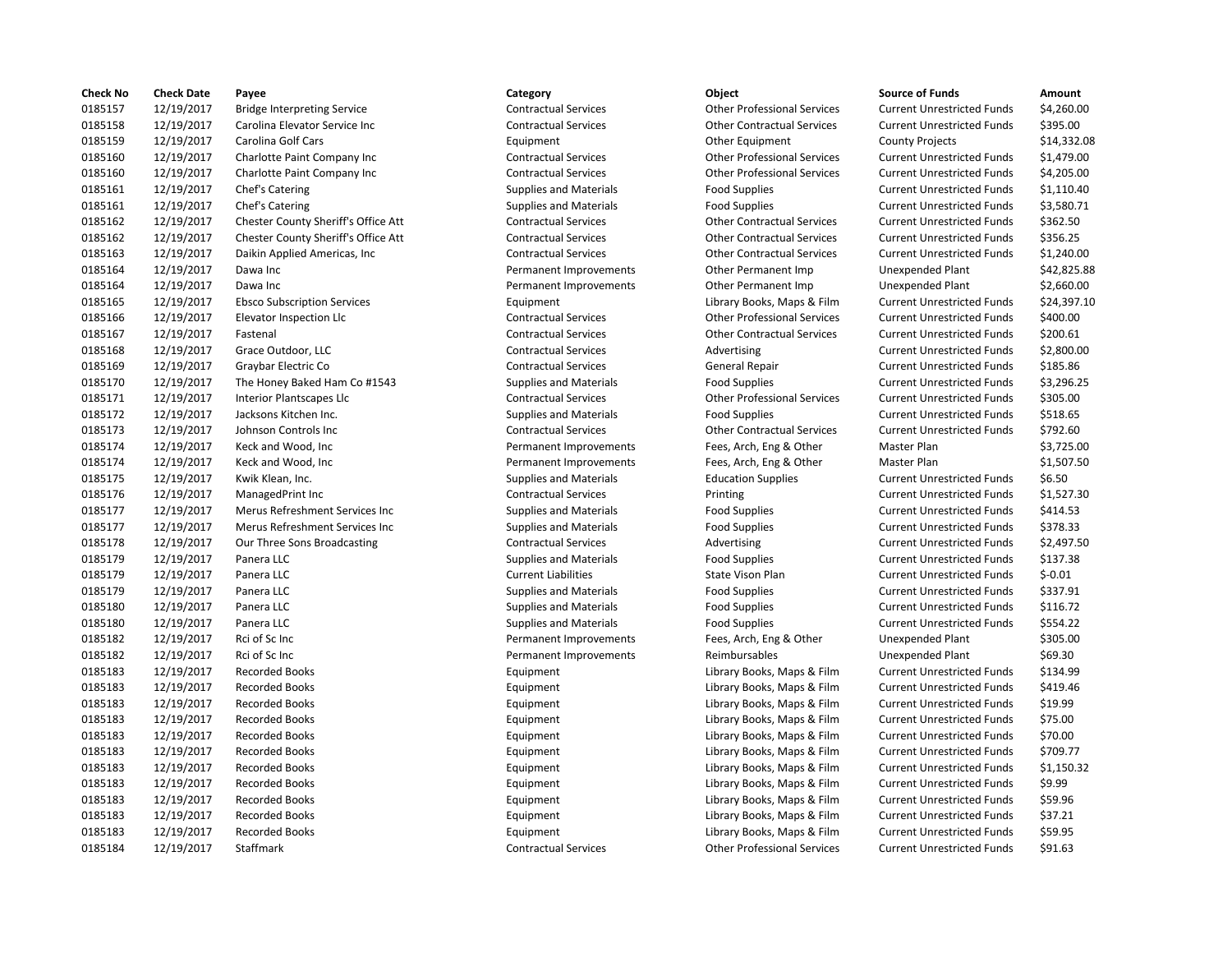| <b>Check No</b> | <b>Check Date</b> | Payee                               | Category                      | Object                             | <b>Source of Funds</b>            | Amount    |
|-----------------|-------------------|-------------------------------------|-------------------------------|------------------------------------|-----------------------------------|-----------|
| 0185184         | 12/19/2017        | Staffmark                           | <b>Contractual Services</b>   | <b>Other Professional Services</b> | <b>Current Unrestricted Funds</b> | \$124.61  |
| 0185185         | 12/19/2017        | Staffmark                           | <b>Contractual Services</b>   | <b>Other Contractual Services</b>  | <b>Current Unrestricted Funds</b> | \$91.63   |
| 0185185         | 12/19/2017        | Staffmark                           | <b>Contractual Services</b>   | <b>Other Contractual Services</b>  | <b>Current Unrestricted Funds</b> | \$236.32  |
| 0185185         | 12/19/2017        | Staffmark                           | <b>Contractual Services</b>   | <b>Other Contractual Services</b>  | <b>Current Unrestricted Funds</b> | \$276.05  |
| 0185185         | 12/19/2017        | Staffmark                           | <b>Contractual Services</b>   | <b>Other Contractual Services</b>  | <b>Current Unrestricted Funds</b> | \$124.61  |
| 0185186         | 12/19/2017        | Staffmark                           | <b>Contractual Services</b>   | <b>Other Contractual Services</b>  | <b>Current Unrestricted Funds</b> | \$522.59  |
| 0185186         | 12/19/2017        | Staffmark                           | <b>Contractual Services</b>   | <b>Other Contractual Services</b>  | <b>Current Unrestricted Funds</b> | \$317.52  |
| 0185187         | 12/19/2017        | U Save Auto Rental                  | Travel                        | Travel                             | <b>Current Unrestricted Funds</b> | \$41.20   |
| 0185187         | 12/19/2017        | U Save Auto Rental                  | Travel                        | Travel                             | <b>Current Unrestricted Funds</b> | \$98.68   |
| 0185187         | 12/19/2017        | U Save Auto Rental                  | Travel                        | Travel                             | <b>Current Unrestricted Funds</b> | \$186.81  |
| 0185187         | 12/19/2017        | U Save Auto Rental                  | Travel                        | Travel                             | <b>Current Unrestricted Funds</b> | \$144.38  |
| 0185187         | 12/19/2017        | U Save Auto Rental                  | Travel                        | Travel                             | <b>Current Unrestricted Funds</b> | \$54.78   |
| 0185187         | 12/19/2017        | U Save Auto Rental                  | Travel                        | Travel                             | <b>Current Unrestricted Funds</b> | \$133.40  |
| 0185188         | 12/19/2017        | Vendable Systems Inc                | <b>Supplies and Materials</b> | <b>Food Supplies</b>               | <b>Current Unrestricted Funds</b> | \$174.30  |
| 0185189         | 12/19/2017        | <b>Waiter's Choice Catering</b>     | <b>Supplies and Materials</b> | <b>Food Supplies</b>               | <b>Current Unrestricted Funds</b> | \$761.07  |
| 0185190         | 12/19/2017        | <b>West Group</b>                   | Equipment                     | Library Books, Maps & Film         | <b>Current Unrestricted Funds</b> | \$638.57  |
| 0185191         | 12/19/2017        | World Design Marketing              | <b>Contractual Services</b>   | <b>Other Professional Services</b> | <b>Current Unrestricted Funds</b> | \$4,462.5 |
| 0185192         | 12/19/2017        | Youvisit Llc                        | <b>Contractual Services</b>   | <b>Other Professional Services</b> | <b>Current Unrestricted Funds</b> | \$1,403.0 |
| 0185193         | 12/19/2017        | American Assoc of Community College | <b>Fixed Charges</b>          | Dues & Membership Fees             | <b>Current Unrestricted Funds</b> | \$6,444.0 |
| 0185194         | 12/19/2017        | Chester Metropolitan District       | <b>Contractual Services</b>   | <b>Utilities</b>                   | <b>Current Unrestricted Funds</b> | \$166.85  |
| 0185195         | 12/19/2017        | <b>Chester Rental Uniform</b>       | <b>Supplies and Materials</b> | <b>Clothing Supplies</b>           | <b>Current Unrestricted Funds</b> | \$33.06   |
| 0185195         | 12/19/2017        | <b>Chester Rental Uniform</b>       | <b>Supplies and Materials</b> | <b>Clothing Supplies</b>           | <b>Current Unrestricted Funds</b> | \$33.06   |
| 0185195         | 12/19/2017        | <b>Chester Rental Uniform</b>       | <b>Supplies and Materials</b> | <b>Clothing Supplies</b>           | <b>Current Unrestricted Funds</b> | \$33.06   |
| 0185195         | 12/19/2017        | <b>Chester Rental Uniform</b>       | <b>Supplies and Materials</b> | <b>Clothing Supplies</b>           | <b>Current Unrestricted Funds</b> | \$33.06   |
| 0185195         | 12/19/2017        | <b>Chester Rental Uniform</b>       | <b>Current Liabilities</b>    | Uniform                            | <b>Current Unrestricted Funds</b> | \$33.06   |
| 0185195         | 12/19/2017        | Chester Rental Uniform              | <b>Current Liabilities</b>    | Uniform                            | <b>Current Unrestricted Funds</b> | \$33.06   |
| 0185195         | 12/19/2017        | <b>Chester Rental Uniform</b>       | <b>Current Liabilities</b>    | Uniform                            | <b>Current Unrestricted Funds</b> | \$33.06   |
| 0185195         | 12/19/2017        | <b>Chester Rental Uniform</b>       | <b>Current Liabilities</b>    | Uniform                            | <b>Current Unrestricted Funds</b> | \$33.06   |
| 0185196         | 12/19/2017        | <b>Chester Rental Uniform</b>       | <b>Current Liabilities</b>    | Uniform                            | <b>Current Unrestricted Funds</b> | \$5.94    |
| 0185196         | 12/19/2017        | <b>Chester Rental Uniform</b>       | <b>Current Liabilities</b>    | Uniform                            | <b>Current Unrestricted Funds</b> | \$5.94    |
| 0185196         | 12/19/2017        | <b>Chester Rental Uniform</b>       | <b>Current Liabilities</b>    | Uniform                            | <b>Current Unrestricted Funds</b> | \$5.94    |
| 0185196         | 12/19/2017        | <b>Chester Rental Uniform</b>       | <b>Current Liabilities</b>    | Uniform                            | <b>Current Unrestricted Funds</b> | \$5.94    |
| 0185196         | 12/19/2017        | <b>Chester Rental Uniform</b>       | <b>Supplies and Materials</b> | <b>Clothing Supplies</b>           | <b>Current Unrestricted Funds</b> | \$5.94    |
| 0185196         | 12/19/2017        | <b>Chester Rental Uniform</b>       | <b>Supplies and Materials</b> | <b>Clothing Supplies</b>           | <b>Current Unrestricted Funds</b> | \$5.94    |
| 0185196         | 12/19/2017        | <b>Chester Rental Uniform</b>       | <b>Supplies and Materials</b> | <b>Clothing Supplies</b>           | <b>Current Unrestricted Funds</b> | \$5.94    |
| 0185196         | 12/19/2017        | <b>Chester Rental Uniform</b>       | <b>Supplies and Materials</b> | <b>Clothing Supplies</b>           | <b>Current Unrestricted Funds</b> | \$5.94    |
| 0185197         | 12/19/2017        | <b>Chester Rental Uniform</b>       | <b>Supplies and Materials</b> | <b>Clothing Supplies</b>           | <b>Current Unrestricted Funds</b> | \$33.06   |
| 0185197         | 12/19/2017        | <b>Chester Rental Uniform</b>       | <b>Supplies and Materials</b> | <b>Clothing Supplies</b>           | <b>Current Unrestricted Funds</b> | \$33.06   |
| 0185197         | 12/19/2017        | <b>Chester Rental Uniform</b>       | <b>Supplies and Materials</b> | <b>Clothing Supplies</b>           | <b>Current Unrestricted Funds</b> | \$33.06   |
| 0185197         | 12/19/2017        | <b>Chester Rental Uniform</b>       | <b>Supplies and Materials</b> | <b>Clothing Supplies</b>           | <b>Current Unrestricted Funds</b> | \$33.06   |
| 0185197         | 12/19/2017        | <b>Chester Rental Uniform</b>       | <b>Supplies and Materials</b> | <b>Clothing Supplies</b>           | <b>Current Unrestricted Funds</b> | \$33.06   |
| 0185197         | 12/19/2017        | Chester Rental Uniform              | <b>Current Liabilities</b>    | Uniform                            | <b>Current Unrestricted Funds</b> | \$33.06   |
| 0185197         |                   | <b>Chester Rental Uniform</b>       |                               | Uniform                            |                                   | \$33.06   |
|                 | 12/19/2017        |                                     | <b>Current Liabilities</b>    |                                    | <b>Current Unrestricted Funds</b> |           |
| 0185197         | 12/19/2017        | <b>Chester Rental Uniform</b>       | <b>Current Liabilities</b>    | Uniform<br>Uniform                 | <b>Current Unrestricted Funds</b> | \$33.06   |
| 0185197         | 12/19/2017        | <b>Chester Rental Uniform</b>       | <b>Current Liabilities</b>    |                                    | <b>Current Unrestricted Funds</b> | \$33.06   |
| 0185197         | 12/19/2017        | <b>Chester Rental Uniform</b>       | <b>Current Liabilities</b>    | Uniform                            | <b>Current Unrestricted Funds</b> | \$33.06   |
| 0185198         | 12/19/2017        | <b>Chester Rental Uniform</b>       | <b>Current Liabilities</b>    | Uniform                            | <b>Current Unrestricted Funds</b> | \$5.94    |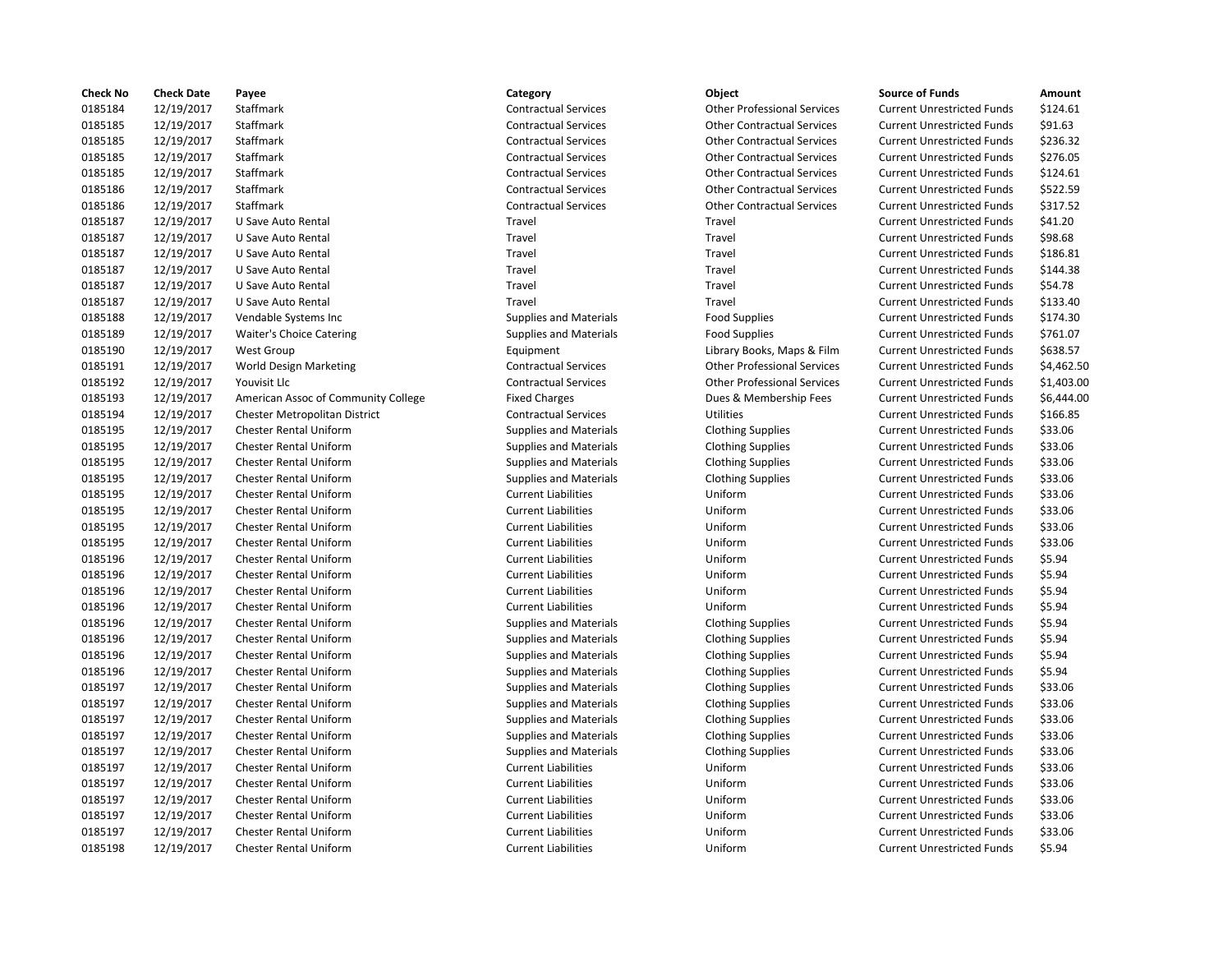| <b>Check No</b> | <b>Check Date</b> | Payee                              | Category                      | Object                             | <b>Source of Funds</b>            | Amount     |
|-----------------|-------------------|------------------------------------|-------------------------------|------------------------------------|-----------------------------------|------------|
| 0185198         | 12/19/2017        | Chester Rental Uniform             | <b>Current Liabilities</b>    | Uniform                            | <b>Current Unrestricted Funds</b> | \$5.94     |
| 0185198         | 12/19/2017        | <b>Chester Rental Uniform</b>      | <b>Current Liabilities</b>    | Uniform                            | <b>Current Unrestricted Funds</b> | \$5.94     |
| 0185198         | 12/19/2017        | <b>Chester Rental Uniform</b>      | <b>Current Liabilities</b>    | Uniform                            | <b>Current Unrestricted Funds</b> | \$5.94     |
| 0185198         | 12/19/2017        | <b>Chester Rental Uniform</b>      | <b>Supplies and Materials</b> | <b>Clothing Supplies</b>           | <b>Current Unrestricted Funds</b> | \$5.94     |
| 0185198         | 12/19/2017        | Chester Rental Uniform             | <b>Supplies and Materials</b> | <b>Clothing Supplies</b>           | <b>Current Unrestricted Funds</b> | \$5.94     |
| 0185198         | 12/19/2017        | <b>Chester Rental Uniform</b>      | <b>Supplies and Materials</b> | <b>Clothing Supplies</b>           | <b>Current Unrestricted Funds</b> | \$5.94     |
| 0185198         | 12/19/2017        | <b>Chester Rental Uniform</b>      | <b>Supplies and Materials</b> | <b>Clothing Supplies</b>           | <b>Current Unrestricted Funds</b> | \$5.94     |
| 0185199         | 12/19/2017        | <b>Chester Rental Uniform</b>      | <b>Supplies and Materials</b> | <b>Clothing Supplies</b>           | <b>Current Unrestricted Funds</b> | \$5.94     |
| 0185199         | 12/19/2017        | <b>Chester Rental Uniform</b>      | <b>Supplies and Materials</b> | <b>Clothing Supplies</b>           | <b>Current Unrestricted Funds</b> | \$5.94     |
| 0185199         | 12/19/2017        | <b>Chester Rental Uniform</b>      | <b>Current Liabilities</b>    | Uniform                            | <b>Current Unrestricted Funds</b> | \$5.94     |
| 0185199         | 12/19/2017        | <b>Chester Rental Uniform</b>      | <b>Current Liabilities</b>    | Uniform                            | <b>Current Unrestricted Funds</b> | \$5.94     |
| 0185200         | 12/19/2017        | Department of Administration       | <b>Supplies and Materials</b> | Postage                            | <b>Current Unrestricted Funds</b> | \$30.00    |
| 0185201         | 12/19/2017        | <b>Financial Aid Services Inc.</b> | <b>Contractual Services</b>   | <b>Other Professional Services</b> | <b>Current Unrestricted Funds</b> | \$4,225.00 |
| 0185201         | 12/19/2017        | <b>Financial Aid Services Inc</b>  | <b>Contractual Services</b>   | <b>Other Professional Services</b> | <b>Current Unrestricted Funds</b> | \$5,800.00 |
| 0185202         | 12/19/2017        | Hampton Inn                        | Travel                        | Travel                             | <b>Current Unrestricted Funds</b> | \$297.48   |
|                 |                   |                                    |                               |                                    |                                   |            |
| 0185227         | 12/20/2017        | <b>Bridge Interpreting Service</b> | <b>Contractual Services</b>   | <b>Other Professional Services</b> | <b>Current Unrestricted Funds</b> | \$1,680.00 |
| 0185228         | 12/20/2017        | Chester Rental Uniform             | <b>Supplies and Materials</b> | <b>Clothing Supplies</b>           | <b>Current Unrestricted Funds</b> | \$5.94     |
| 0185228         | 12/20/2017        | <b>Chester Rental Uniform</b>      | <b>Current Liabilities</b>    | Uniform                            | <b>Current Unrestricted Funds</b> | \$5.94     |
| 0185229         | 12/20/2017        | Data Network Solutions Inc         | <b>Contractual Services</b>   | <b>Other Contractual Services</b>  | <b>Current Unrestricted Funds</b> | \$1,349.10 |
| 0185229         | 12/20/2017        | Data Network Solutions Inc         | <b>Contractual Services</b>   | <b>Other Contractual Services</b>  | <b>Current Unrestricted Funds</b> | \$9,439.20 |
| 0185229         | 12/20/2017        | Data Network Solutions Inc         | <b>Contractual Services</b>   | <b>Other Contractual Services</b>  | <b>Current Unrestricted Funds</b> | \$1,573.20 |
| 0185229         | 12/20/2017        | Data Network Solutions Inc         | <b>Contractual Services</b>   | <b>Other Contractual Services</b>  | <b>Current Unrestricted Funds</b> | \$3,262.00 |
| 0185230         | 12/20/2017        | Davis & Floyd, Inc.                | Permanent Improvements        | Fees, Arch, Eng & Other            | <b>Unexpended Plant</b>           | \$1,614.50 |
| 0185230         | 12/20/2017        | Davis & Floyd, Inc.                | Permanent Improvements        | Reimbursables                      | <b>Unexpended Plant</b>           | \$41.86    |
| 0185231         | 12/20/2017        | Keck and Wood, Inc                 | Permanent Improvements        | Fees, Arch, Eng & Other            | Unexpended Plant                  | \$1,110.10 |
| 0185232         | 12/20/2017        | McMillan Pazdan Smith Architecture | Permanent Improvements        | Fees, Arch, Eng & Other            | <b>Unexpended Plant</b>           | \$970.40   |
| 0185233         | 12/20/2017        | Tapfin                             | <b>Contractual Services</b>   | <b>Other Professional Services</b> | <b>Current Unrestricted Funds</b> | \$11,178.7 |
| 0185234         | 12/20/2017        | <b>Unifirst Corporation</b>        | <b>Contractual Services</b>   | <b>Other Professional Services</b> | <b>Current Unrestricted Funds</b> | \$114.44   |
| 0185235         | 12/20/2017        | United Air Filter Company          | <b>Contractual Services</b>   | <b>General Repair</b>              | <b>Current Unrestricted Funds</b> | \$403.43   |
| 0185236         | 12/20/2017        | Petty Cash                         | <b>Supplies and Materials</b> | <b>Education Supplies</b>          | <b>Current Unrestricted Funds</b> | \$45.33    |
| 0185236         | 12/20/2017        | Petty Cash                         | <b>Supplies and Materials</b> | <b>Education Supplies</b>          | <b>Current Restricted Funds</b>   | \$38.61    |
| 0185236         | 12/20/2017        | Petty Cash                         | <b>Supplies and Materials</b> | <b>Food Supplies</b>               | <b>Current Unrestricted Funds</b> | \$33.85    |
| 0185236         | 12/20/2017        | Petty Cash                         | <b>Supplies and Materials</b> | <b>Office Supplies</b>             | <b>Current Unrestricted Funds</b> | \$11.76    |
| 0185236         | 12/20/2017        | Petty Cash                         | <b>Supplies and Materials</b> | <b>Food Supplies</b>               | <b>Current Unrestricted Funds</b> | \$22.19    |
| 0185236         | 12/20/2017        | Petty Cash                         | <b>Supplies and Materials</b> | <b>Food Supplies</b>               | <b>Current Unrestricted Funds</b> | \$60.92    |
| 0185236         | 12/20/2017        | Petty Cash                         | <b>Supplies and Materials</b> | <b>Education Supplies</b>          | <b>Current Unrestricted Funds</b> | \$45.96    |
| E0007815        | 12/06/2017        | <b>YTC Employee</b>                | Travel                        | In State Priv Auto                 | <b>Current Unrestricted Funds</b> | \$38.00    |
| E0007816        | 12/06/2017        | <b>YTC Employee</b>                | Travel                        | In State Meals                     | <b>Current Restricted Funds</b>   | \$12.00    |
| E0007817        | 12/06/2017        | <b>YTC Employee</b>                | Travel                        | In State Priv Auto                 | <b>Current Unrestricted Funds</b> | \$71.62    |
| E0007817        | 12/06/2017        | <b>YTC Employee</b>                | Travel                        | Non Deductible Meals               | <b>Current Unrestricted Funds</b> | \$7.00     |
| E0007818        | 12/06/2017        | <b>YTC Employee</b>                | Travel                        | Out of State Priv Auto             | <b>Current Unrestricted Funds</b> | \$15.35    |
| E0007819        | 12/06/2017        | <b>YTC Employee</b>                | Travel                        | In State Priv Auto                 | <b>Current Unrestricted Funds</b> | \$71.28    |
| E0007820        | 12/06/2017        | <b>YTC Employee</b>                | Travel                        | In State Priv Auto                 | <b>Current Unrestricted Funds</b> | \$29.70    |
| E0007821        | 12/06/2017        | <b>YTC Employee</b>                | Travel                        | In State Priv Auto                 | <b>Current Unrestricted Funds</b> | \$83.16    |
| E0007822        | 12/06/2017        | <b>YTC Employee</b>                | Travel                        | In State Priv Auto                 | <b>Current Unrestricted Funds</b> | \$71.28    |
| E0007823        | 12/06/2017        | <b>YTC Employee</b>                | Travel                        | In State Priv Auto                 | <b>Current Unrestricted Funds</b> | \$373.56   |
| E0007824        | 12/06/2017        | <b>YTC Employee</b>                | Travel                        | In State Priv Auto                 | <b>Current Unrestricted Funds</b> | \$107.92   |
|                 |                   |                                    |                               |                                    |                                   |            |

# 0185198 12/19/2017 Chester Rental Uniform Current Liabilities Uniform Current Unrestricted Funds \$5.94 0185198 12/19/2017 Chester Rental Uniform Current Liabilities Uniform Current Unrestricted Funds \$5.94 0185198 12/19/2017 Chester Rental Uniform Current Liabilities Uniform Current Unrestricted Funds \$5.94 Supplies and Materials **12018 12012 Clothing Supplies** Current Unrestricted Funds 55.94 Supplies and Materials **12018 12012 Clothing Supplies** Current Unrestricted Funds 55.94 Supplies and Materials **12018 Clothing Supplies 12018** Current Unrestricted Funds 55.94 Supplies and Materials **12018** Clothing Supplies **12018** Current Unrestricted Funds 125.94 Supplies and Materials **12018** 12.94 Clothing Supplies **Current Unrestricted Funds** 195.94 Supplies and Materials **12018** 12.94 Clothing Supplies **Current Unrestricted Funds** 1 \$5.94 0185199 12/19/2017 Chester Rental Uniform Current Liabilities Uniform Current Unrestricted Funds \$5.94 0185199 12/19/2017 Chester Rental Uniform Current Liabilities Uniform Current Unrestricted Funds \$5.94 0185200 12/19/2017 Department of Administration Supplies and Materials Postage Current Unrestricted Funds \$30.00 Contractual Services **Inc. 2018** The Professional Services Current Unrestricted Funds \$4,225.00 0185201 12/19/2017 Financial Aid Services Inc Contractual Services Other Professional Services Current Unrestricted Funds \$5,800.00 0185202 12/19/2017 Hampton Inn Travel Travel Current Unrestricted Funds \$297.48 Supplies and Materials **12012 Clothing Supplies** Current Unrestricted Funds 55.94 0185228 12/20/2017 Chester Rental Uniform Current Liabilities Uniform Current Unrestricted Funds \$5.94 0185229 12/20/2017 Data Network Solutions Inc Contractual Services Other Contractual Services Current Unrestricted Funds \$1,349.10 0185229 12/20/2017 Data Network Solutions Inc Contractual Services Other Contractual Services Current Unrestricted Funds \$9,439.20 0185229 12/20/2017 Data Network Solutions Inc Contractual Services Other Contractual Services Current Unrestricted Funds \$1,573.20 0185229 12/20/2017 Data Network Solutions Inc Contractual Services Other Contractual Services Current Unrestricted Funds \$3,262.00 Permanent Improvements Fees, Arch, Eng & Other Unexpended Plant \$1,614.50 Permanent Improvements The Reimbursables Controller Reimbursables Unexpended Plant 541.86 Permanent Improvements Fees, Arch, Eng & Other Unexpended Plant \$1,110.10 0185232 12/20/2017 McMillan Pazdan Smith Architecture Permanent Improvements Fees, Arch, Eng & Other Unexpended Plant \$970.40 0185233 12/20/2017 Tapfin Contractual Services Other Professional Services Current Unrestricted Funds \$11,178.75 0185234 12/20/2017 Unifirst Corporation Contractual Services Other Professional Services Current Unrestricted Funds \$114.44 0185236 12/20/2017 Petty Cash Supplies and Materials Education Supplies Current Unrestricted Funds \$45.33 Supplies and Materials **12018 12012 Education Supplies** Current Restricted Funds 538.61 0185236 12/20/2017 Petty Cash Supplies and Materials Food Supplies Current Unrestricted Funds \$33.85 0185236 12/20/2017 Petty Cash Supplies and Materials Food Supplies Current Unrestricted Funds \$22.19 Supplies and Materials **Food Supplies Current Unrestricted Funds** 560.92 Supplies and Materials **Education Supplies** Current Unrestricted Funds \$45.96 Endel Travel 10007816 12.0007816 12.0001 In State Meals Current Restricted Funds 512.00 Travel **EXECUTE:** Travel In State Priv Auto **Current Unrestricted Funds** 571.62 Travel **EXECUTE:** Non Deductible Meals Current Unrestricted Funds \$7.00 Travel **EXECORREGIST CONTENTS ISSUE TRAVEL** Out of State Priv Auto Current Unrestricted Funds \$15.35 E0007819 12/06/2017 YTC Employee Travel In State Priv Auto Current Unrestricted Funds \$71.28 Travel **EXECO** 12007 12007 In State Priv Auto Current Unrestricted Funds 529.70 E0007821 12/06/2017 YTC Employee Travel In State Priv Auto Current Unrestricted Funds \$83.16 E0007822 12/06/2017 YTC Employee Travel In State Priv Auto Current Unrestricted Funds \$71.28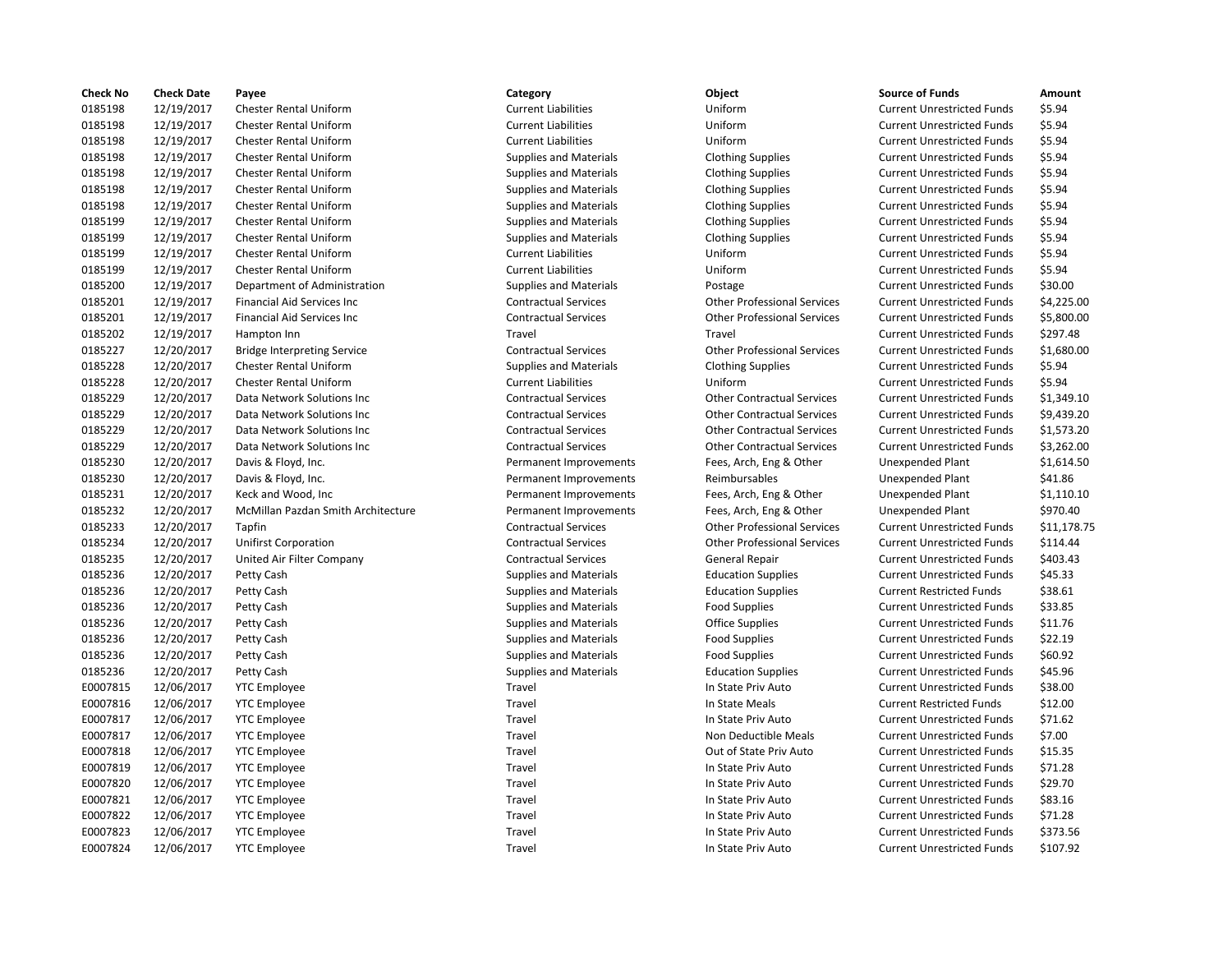| <b>Check No</b> | <b>Check Date</b> | Payee               | Category | Object                   | <b>Source of Funds</b>            | Amount   |
|-----------------|-------------------|---------------------|----------|--------------------------|-----------------------------------|----------|
| E0007824        | 12/06/2017        | <b>YTC Employee</b> | Travel   | Out of State Priv Auto   | <b>Current Unrestricted Funds</b> | \$123.76 |
| E0007825        | 12/06/2017        | <b>YTC Employee</b> | Travel   | In State Priv Auto       | <b>Current Unrestricted Funds</b> | \$24.75  |
| E0007826        | 12/06/2017        | <b>YTC Employee</b> | Travel   | In State Meals           | <b>Current Unrestricted Funds</b> | \$38.00  |
| E0007826        | 12/06/2017        | <b>YTC Employee</b> | Travel   | In State Misc Travel Exp | <b>Current Unrestricted Funds</b> | \$10.00  |
| E0007827        | 12/07/2017        | <b>YTC Employee</b> | Travel   | In State Priv Auto       | <b>Current Unrestricted Funds</b> | \$10.56  |
| E0007828        | 12/07/2017        | <b>YTC Employee</b> | Travel   | In State Priv Auto       | <b>Current Unrestricted Funds</b> | \$119.79 |
| E0007829        | 12/07/2017        | <b>YTC Employee</b> | Travel   | In State Priv Auto       | <b>Current Unrestricted Funds</b> | \$58.26  |
| E0007830        | 12/07/2017        | <b>YTC Employee</b> | Travel   | Out of State Meals       | <b>Current Unrestricted Funds</b> | \$137.00 |
| E0007830        | 12/07/2017        | <b>YTC Employee</b> | Travel   | Out of State Misc Travel | <b>Current Unrestricted Funds</b> | \$28.00  |
| E0007831        | 12/07/2017        | <b>YTC Employee</b> | Travel   | In State Priv Auto       | <b>Current Unrestricted Funds</b> | \$32.67  |
| E0007832        | 12/07/2017        | <b>YTC Employee</b> | Travel   | In State Priv Auto       | <b>Current Unrestricted Funds</b> | \$124.74 |
| E0007833        | 12/07/2017        | <b>YTC Employee</b> | Travel   | In State Priv Auto       | <b>Current Unrestricted Funds</b> | \$351.06 |
| E0007834        | 12/07/2017        | <b>YTC Employee</b> | Travel   | In State Priv Auto       | <b>Current Unrestricted Funds</b> | \$71.28  |
| E0007835        | 12/07/2017        | <b>YTC Employee</b> | Travel   | In State Priv Auto       | <b>Current Unrestricted Funds</b> | \$19.80  |
| E0007836        | 12/07/2017        | <b>YTC Employee</b> | Travel   | In State Priv Auto       | <b>Current Unrestricted Funds</b> | \$176.22 |
| E0007836        | 12/07/2017        | <b>YTC Employee</b> | Travel   | In State Meals           | <b>Current Unrestricted Funds</b> | \$38.00  |
| E0007836        | 12/07/2017        | <b>YTC Employee</b> | Travel   | In State Misc Travel Exp | <b>Current Unrestricted Funds</b> | \$40.30  |
| E0007837        | 12/07/2017        | <b>YTC Employee</b> | Travel   | In State Priv Auto       | <b>Current Unrestricted Funds</b> | \$62.70  |
| E0007838        | 12/07/2017        | <b>YTC Employee</b> | Travel   | In State Meals           | <b>Current Unrestricted Funds</b> | \$38.00  |
| E0007838        | 12/07/2017        | <b>YTC Employee</b> | Travel   | In State Priv Auto       | <b>Current Unrestricted Funds</b> | \$197.01 |
| E0007839        | 12/07/2017        | <b>YTC Employee</b> | Travel   | In State Meals           | <b>Current Unrestricted Funds</b> | \$38.00  |
| E0007840        | 12/07/2017        | Kimberly G. Jackson | Travel   | In State Meals           | <b>Current Unrestricted Funds</b> | \$38.00  |
| E0007840        | 12/07/2017        | Kimberly G. Jackson | Travel   | In State Misc Travel Exp | <b>Current Unrestricted Funds</b> | \$31.39  |
| E0007841        | 12/07/2017        | <b>YTC Employee</b> | Travel   | In State Meals           | <b>Current Unrestricted Funds</b> | \$12.00  |
| E0007841        | 12/07/2017        | <b>YTC Employee</b> | Travel   | In State Lodging         | <b>Current Unrestricted Funds</b> | \$119.90 |
| E0007841        | 12/07/2017        | <b>YTC Employee</b> | Travel   | In State Priv Auto       | <b>Current Unrestricted Funds</b> | \$79.20  |
| E0007842        | 12/07/2017        | <b>YTC Employee</b> | Travel   | In State Priv Auto       | <b>Current Unrestricted Funds</b> | \$81.18  |
| E0007843        | 12/07/2017        | <b>YTC Employee</b> | Travel   | In State Priv Auto       | <b>Current Unrestricted Funds</b> | \$71.28  |
| E0007844        | 12/13/2017        | <b>YTC Employee</b> | Travel   | Out of State Meals       | <b>Current Unrestricted Funds</b> | \$9.00   |
| E0007845        | 12/13/2017        | <b>YTC Employee</b> | Travel   | Out of State Priv Auto   | <b>Current Unrestricted Funds</b> | \$26.83  |
| E0007845        | 12/13/2017        | <b>YTC Employee</b> | Travel   | Out of State Meals       | <b>Current Unrestricted Funds</b> | \$57.00  |
| E0007845        | 12/13/2017        | <b>YTC Employee</b> | Travel   | Out of State Misc Travel | <b>Current Unrestricted Funds</b> | \$28.00  |
| E0007845        | 12/13/2017        | <b>YTC Employee</b> | Travel   | Out of State Other Trans | <b>Current Unrestricted Funds</b> | \$28.00  |
| E0007846        | 12/14/2017        | <b>YTC Employee</b> | Travel   | In State Priv Auto       | <b>Current Unrestricted Funds</b> | \$60.20  |
| E0007847        | 12/14/2017        | <b>YTC Employee</b> | Travel   | In State Priv Auto       | <b>Current Unrestricted Funds</b> | \$24.75  |
| E0007847        | 12/14/2017        | <b>YTC Employee</b> | Travel   | Out of State Priv Auto   | <b>Current Unrestricted Funds</b> | \$69.65  |
| E0007848        | 12/14/2017        | <b>YTC Employee</b> | Travel   | Out of State Priv Auto   | <b>Current Unrestricted Funds</b> | \$29.30  |
| E0007848        | 12/14/2017        | <b>YTC Employee</b> | Travel   | Out of State Meals       | <b>Current Unrestricted Funds</b> | \$73.00  |
| E0007848        | 12/14/2017        | <b>YTC Employee</b> | Travel   | Out of State Other Trans | <b>Current Unrestricted Funds</b> | \$32.00  |
| E0007848        | 12/14/2017        | <b>YTC Employee</b> | Travel   | Out of State Air Trans   | <b>Current Unrestricted Funds</b> | \$50.00  |
| E0007849        | 12/14/2017        | <b>YTC Employee</b> | Travel   | Out of State Priv Auto   | <b>Current Unrestricted Funds</b> | \$77.04  |
| E0007849        | 12/14/2017        | <b>YTC Employee</b> | Travel   | In State Priv Auto       | <b>Current Unrestricted Funds</b> | \$140.60 |
| E0007850        | 12/14/2017        | <b>YTC Employee</b> | Travel   | In State Meals           | <b>Current Unrestricted Funds</b> | \$18.26  |
| E0007851        | 12/14/2017        | <b>YTC Employee</b> | Travel   | In State Priv Auto       | <b>Current Unrestricted Funds</b> | \$97.11  |
| E0007852        | 12/14/2017        | <b>YTC Employee</b> | Travel   | Out of State Misc Travel | <b>Current Unrestricted Funds</b> | \$42.00  |
| E0007852        | 12/14/2017        | <b>YTC Employee</b> | Travel   | Out of State Meals       | <b>Current Unrestricted Funds</b> | \$128.00 |
| E0007852        | 12/14/2017        | <b>YTC Employee</b> | Travel   | Out of State Priv Auto   | <b>Current Unrestricted Funds</b> | \$18.81  |
|                 |                   |                     |          |                          |                                   |          |